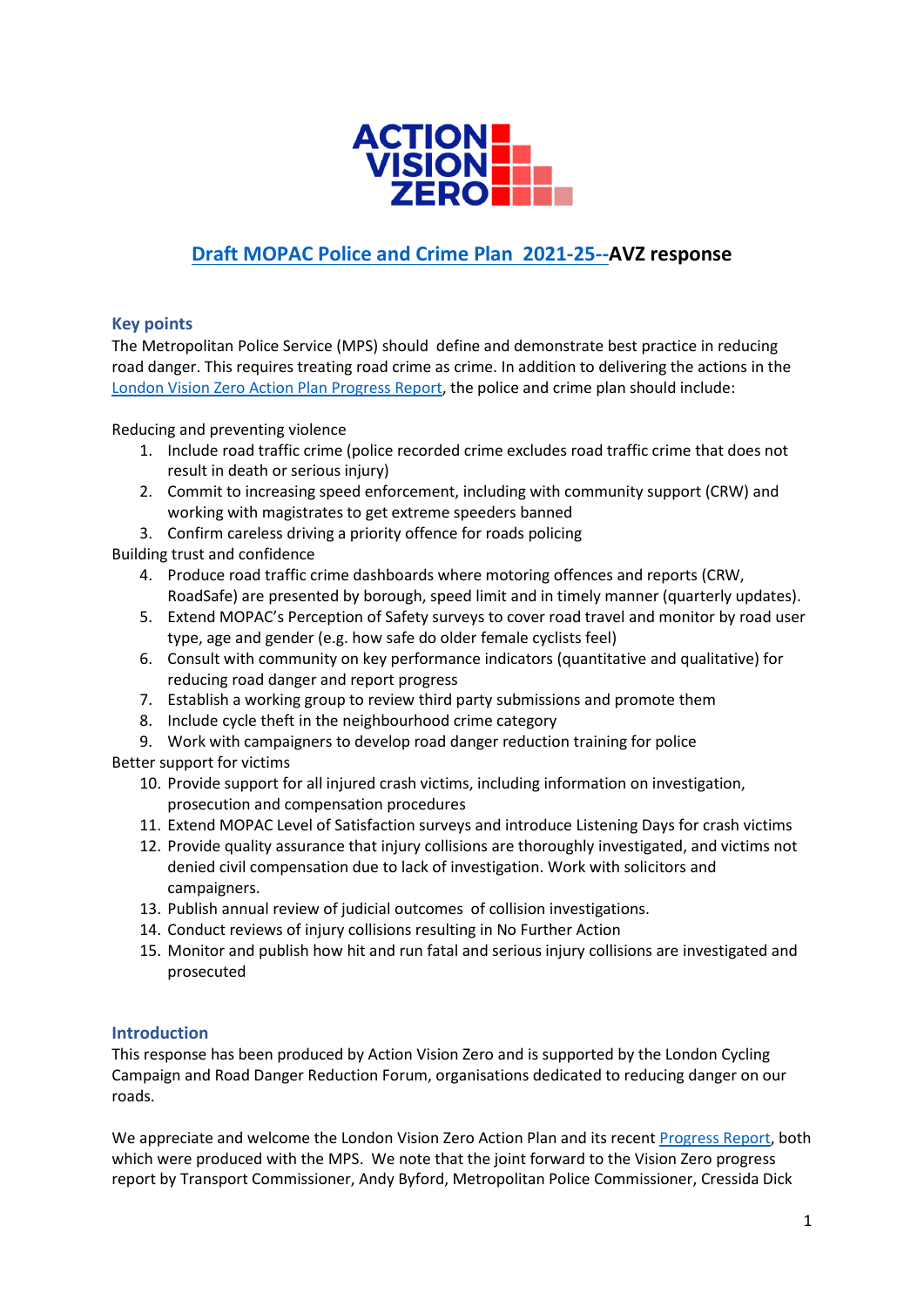and Chair of the London Councils Transport and Environment Committee, Philip Glanville states: "*The command (MOPAC) has the lead policing responsibility for road danger reduction in London and focuses its efforts on tackling the vehicles, drivers and road user behaviours that cause the greatest risk on the roads."*

It is important that this responsibility and its prioritisation of the sources of greatest risk is reflected in the Police and Crime Plan 2021-25. The [draft plan](https://www.london.gov.uk/publications/police-and-crime-plan-2021-25) (p2, 15-16) references the Vision Zero Action Plan but does not add any further actions or information as to how road traffic crime is to be tackled. Our response highlights opportunities where this should happen, and thus reinforce the MPS commitment to reducing road danger.

Transport for London (TfL) helps finance the Roads and Transport Policing Command (RTPC), with over £90million a year. This is unique in Britain. Given the size of London and the RTPC, as well as the support from TfL, we believe the MPS should be able to define and demonstrate best practice in traffic law enforcement and collision investigation.

The need is great. In 2020, 96 people died on London's roads. In 2019, 124 were killed with a further 3,716 reported seriously injured. Over 10 people a day were reported being seriously injured in crashes on London's roads before the pandemic. And we know this is an underestimate with DfT research showing the number of those seriously injured to be 2.9 times greater than that reported by police (DfT, 2021).

Nor is road danger limited to death and injury. Excessive, intimidating and inappropriate use of motor vehicles suppresses active travel, causes air pollution and is a major contributor to the climate emergency. Feeling safe is a key indicator in London's Healthy Streets programme.

We have organised our response by the draft plan's key areas.

# **Key Area 1 Reducing and preventing violence**

This section does not include any reference to road crime, not even the subsection on Preventing Violence with a Public Health Approach. (p7) Key performance indicators provided (p6-7) do not include any for road crime. Nor do the relevant questions in MOPAC's associated survey include any mention of road traffic crime.

Motoring offences that pose risk of injury need to be treated as violent crime, as other types of offences already are (se[e how transparency and accountability would improve if road crime was](https://actionvisionzero.org/2021/04/26/avz-blog-transparency-and-accountability-how-these-would-improve-if-road-crime-was-treated-as-real-crime/)  [treated as crime\)](https://actionvisionzero.org/2021/04/26/avz-blog-transparency-and-accountability-how-these-would-improve-if-road-crime-was-treated-as-real-crime/). If the plan relies on police recorded crime this will result in almost all of road crime being overlooked as only that road crime resulting in death or serious injury is included in police recorded violent crime.

Given the restriction in resources, the MPS should focus on offences which pose harm to others. This means careless/dangerous driving, as well as the traditional police priorities which include speeding and mobile phone use.

We highlight below key opportunities to reduce the harm posed to others, especially people walking and cycling through

- speed enforcement
- careless and dangerous driving detection

Both involve community participation.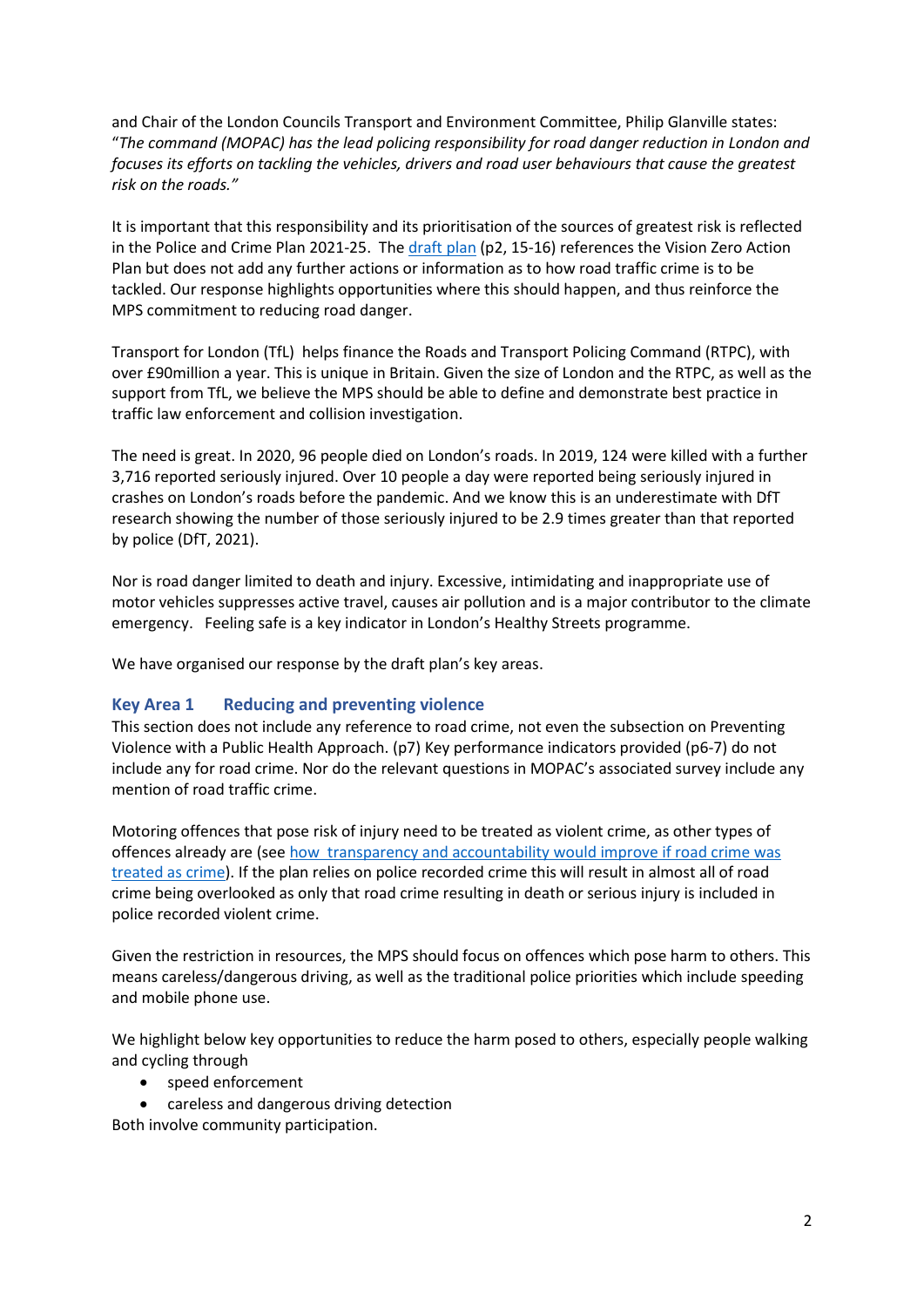# **1. Speed enforcement**

Speeding is the most common offence committed and detected. It intimidates and discourages active travel whilst contributing to air pollution and carbon consumption. There are multiple reasons to tackle speeding. Much of the work involved with the London Recovery Board's nine "missions" requires safe streets for active travel (p5-6). Slower speeds will be key.

And the MPS has increased its speed enforcement and is set to increase it even more, according to th[e London Vision Zero Action Plan Progress Report.](https://content.tfl.gov.uk/vision-zero-action-plan-progress-report-2021.pdf) Speed limit offences are to rise to from 160k in 2020 to one million by the end of 2024/25. This will be helped by new cameras as well as PCSOs being empowered to detect speed offences. Improved compliance is also being designed in with greater use of ISA in buses and the TfL fleet.

All will be needed, especially if London is to have a default 20mph speed limit (Action 21 in the [London Vision Zero Action Plan Progress Report\).](https://content.tfl.gov.uk/vision-zero-action-plan-progress-report-2021.pdf) With technology developing so quickly, new opportunities to increase speed enforcement should be seized. Two key areas for action include:

## **2. Community Road Watch (CRW)**

CRW is a useful way of supplementing traditional speed enforcement as well as demonstrating public support for lower speed limits. With the increase in 20mph limits and speed enforcement, more should be done to maximise the use of CRW. We have urged CRW volunteers be trained and better coordinated with regular updates. A better organised and resourced CRW programme could also reach out to local journalists, councillors and community leaders.

## **3. Tougher sanctions with better training of magistrates and community statements**

Just as the plan proposes for MOPAC to work with partners across the youth justice system (p8), so should it work with the criminal justice system to keep our roads safe. There were many reports of extreme speeding in London during lockdown and a dedicated specialist road crime team was introduced. Yet rarely are extreme speeders banned. In 2020, only [2% of drivers](https://actionvisionzero.org/wp-content/uploads/2021/06/AVZBlog-DrivingBansCourts-29Jun21.pdf) convicted at court for speeding in London were banned. In Warwickshire, [the rate was 11%.](https://actionvisionzero.org/wp-content/uploads/2021/06/AVZBlog-DrivingBansCourts-29Jun21.pdf)

We urge MOPAC and TfL to work with London magistrates to ensure they are aware of the harm posed by extreme speeding and their existing powers to disqualify. This was an action in the London Vision Zero Action Plan. They should also support the upcoming DfT review of road traffic offences to ensure tougher sanctions for extreme speeders and driving that borders on dangerous.

Community impact statements should be submitted by community groups representing walkers, cyclists, the visually impaired, children, older people, etc.

#### **4. Careless/dangerous driving**

In London, the police prosecute over nine [times as many drink/drug drivers](https://actionvisionzero.org/wp-content/uploads/2021/07/AVZ-Motoring-offences-at-court-London.pdf) than dangerous drivers. In 2020, there were 3,055 prosecutions for drink driving, 1,149 for drug driving but only 452 for dangerous driving. (HO, 2021) Drink/drug driving are national priorities for roads policing, unlike dangerous and careless driving.

So, most of the general "bad driving" is sanctioned as careless driving. It is good to see the increase in careless driving sanctions by the MPS in 2020. The Home Office reported that careless driving detections rose to 6,484, up 34%. We believe this is largely due to increased third-party submissions from head/dash cams. In June 2021, Deputy Commissioner House reported some 11,500 submissions in the previous year, with [a two-thirds prosecution rate.](https://www.london.gov.uk/about-us/londonassembly/meetings/documents/s91846/Minutes%20-%20Appendix%201%20-%20MPS%20and%20MOPAC.pdf) We assume this includes warnings but are waiting for the data to be published, as promised.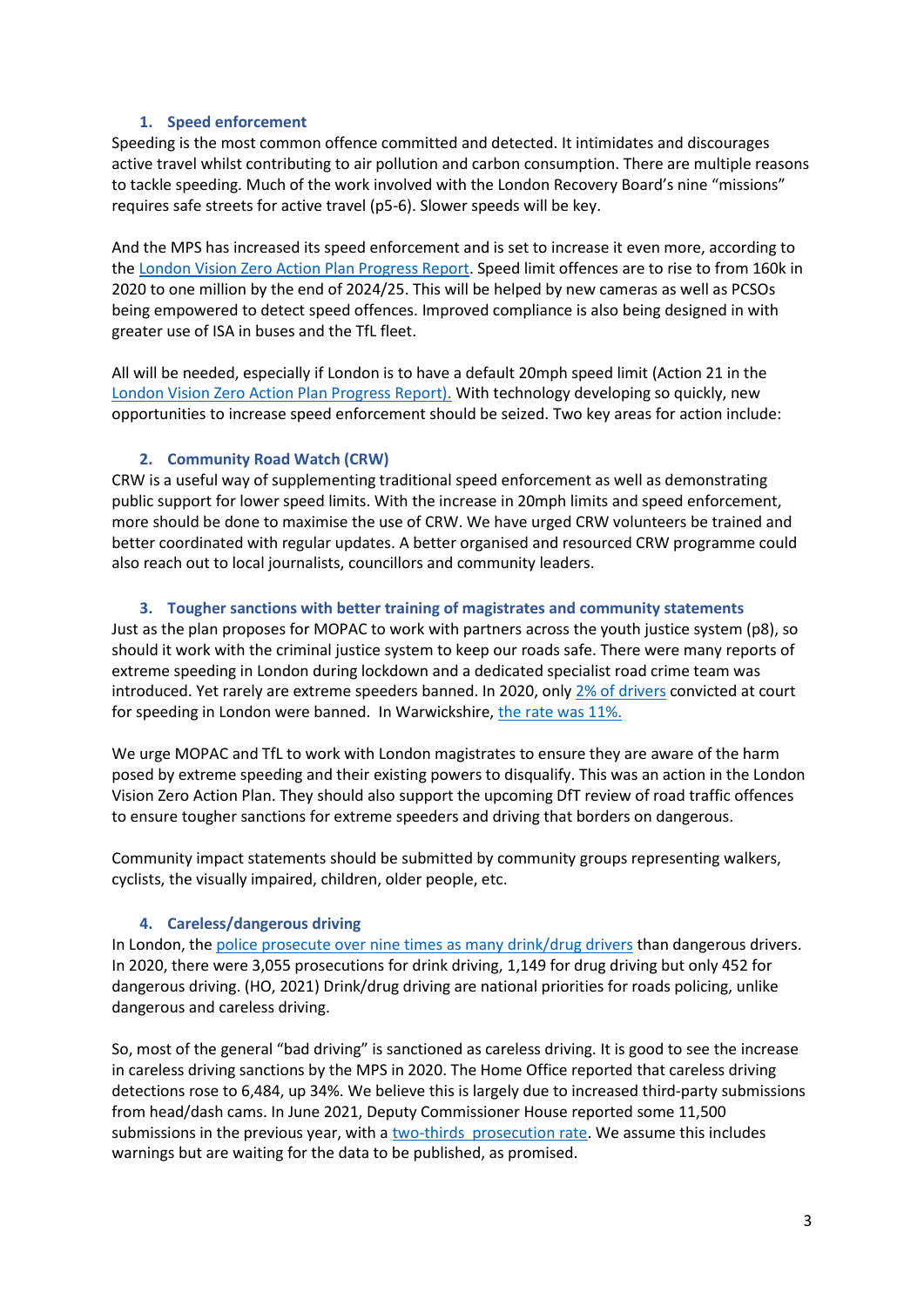## **5. Best practice including working group**

As with speed offences, there are many more careless and dangerous driving offences that can be detected. We want London to demonstrate best practice with third-party reporting and AVZ have drafted good practice standards to be met (attached separately). This would include working closer with the community, especially those citizen volunteers who are detecting bad driving. A working group should be established. This would include reviewing video submissions and helping improve understanding of what qualifies as careless driving (or other offences) in terms of culpability as well as requirements for videos, e.g. length of clip, etc.

This could build on the London Vision Zero Enforcement Reference Group which has been recently recommenced. Magistrates should be represented on working groups and their training should include more information on what qualifies as dangerous as opposed to careless driving.

The number of mobile phone offences have fallen in recent years, due to the problems with legislation. This should be corrected by next year and we expect to see many more mobile phone offences detected, including by third-party submissions.

# **Key Area 2 Increasing trust and confidence**

#### We welcome the draft plan stating:

…*MOPAC will work with the MPS to encourage greater openness, responsiveness and transparency to help Londoners wherever possible to understand more about the work of the police and the reasons behind the decisions they make*. P13

But, as with the section on violence prevention, there is no mention of road traffic crime in this section or in the survey questions.

#### **6. Road crime dashboards**

There is much less transparency with road traffic crime enforcement than other types of crime as discussed in the December 2021 [London Assembly meeting,](https://www.london.gov.uk/about-us/londonassembly/meetings/documents/b23729/Minutes%20-%20Appendix%201%20-%20Transcript%20of%20Agenda%20Item%203%20Thursday%2002-Dec-2021%2010.00%20London%20Assembly%20Ple.pdf?T=9) Data is published very belatedly. And it is incomplete. The MPS does not report the number of cautions given for road traffic offences. Nor does the MPS report to the Home Office the number of breath tests undertaken.

TfL/MPS have said they will publish quarterly statistics on road traffic offences but these are not expected to be as detailed as MOPAC's crime dashboards. A road crime dashboard should present up-to-date data on offences detected by speed limit and by borough. It should also include data on CRW and third party reporting submissions.

#### **7. Perceptions of safety**

We welcome the Mayor's commitment to everyone feeling safer in their city but that should include whilst using the road. MOPAC Public Attitude Survey plans to ask additional questions on the experience of crime in local areas (p5). This should include how safe vulnerable road users feel on London's streets. For example, it is very welcome that women's feelings of safety during the day and night are to be monitored by the MOPAC Public Attitude Survey, but so should the feelings of safety of female cyclists.

#### **8. Accountability**

The police are to be monitored on quantitative and qualitative measures. (p4) As previously noted, there are no outcome indicators included in the plan that refer to road traffic crime. We would like to work with the MPS and TfL on identifying key indicators for traffic law enforcement. These would include both numerical targets and qualitative measures, i.e. such as meeting the good practice standards we have drafted.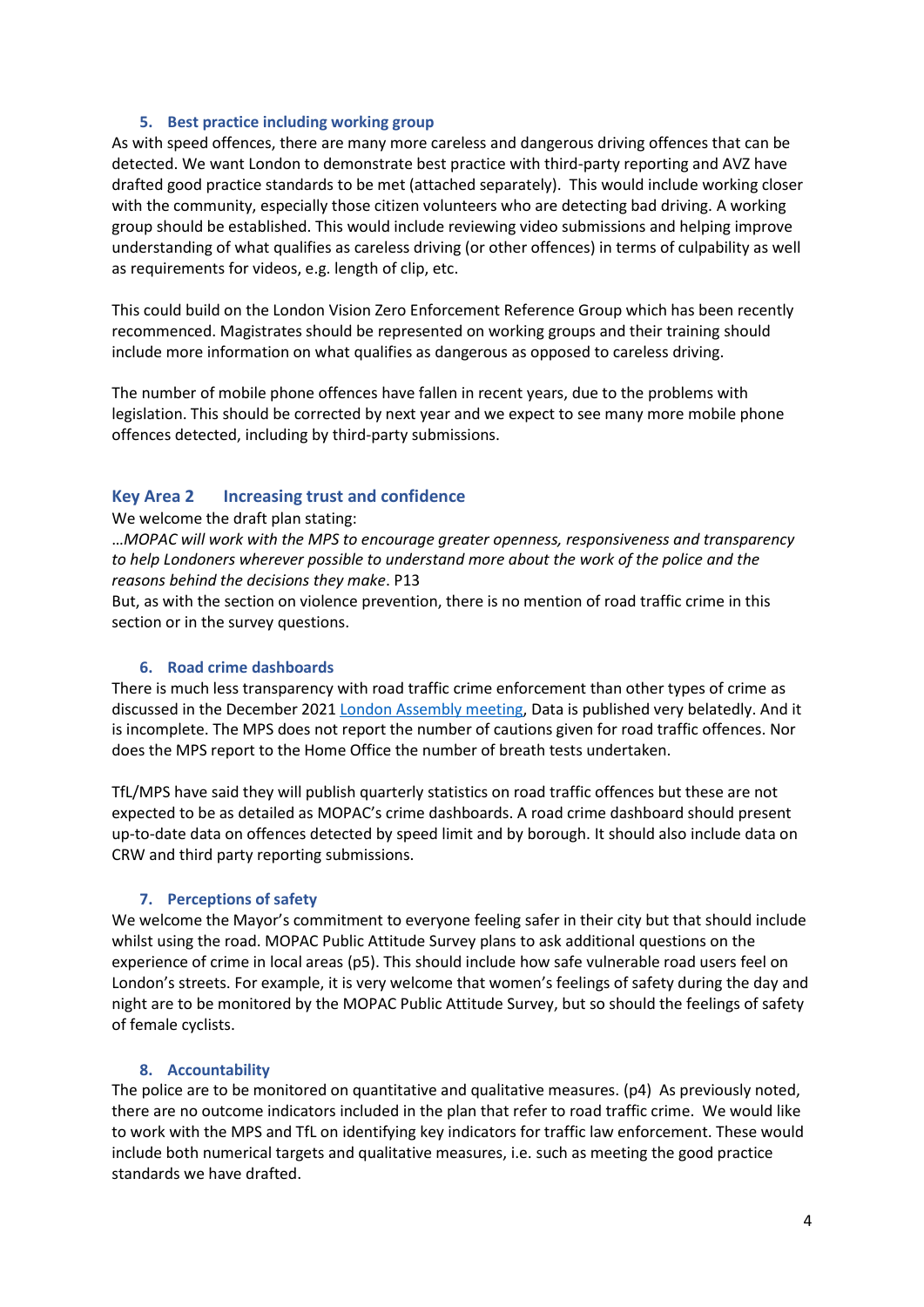## **9. Cycle theft**

Cycle theft must be included in the neighbourhood crime category of the Policing and Crime Plan. While cycle theft is considered a low-level crime, its impacts on the Mayor's active travel commitments are pernicious. A recent survey for TfL found that cycle theft, and fear of cycle theft, was the second highest barrier to cycle use, for those open to cycling, after fear of road danger. More than 22,000 cycle thefts are reported each year and the police estimate that the actual number could be four times higher (circa 80,000). In some cases personal safety is impacted. Police also report that cycle theft is used as an "entry level" crime activity for young boys. Disrupting organised cycle theft and online sales of stolen bikes must form part of crime reduction.

#### **10. Training**

The London Vision Zero Action Plan is based on road danger reduction. But this is not always seen in practice, as seen in the recent "See their Side" ad. Road danger reduction campaigners have offered to help train officers in how road danger reduction differs from traditional road safety and why it is so important to active travel and decarbonising transport. With the introduction of a new Highway Code and a proposed road user hierarchy, it will be even more important that police are trained on road danger reduction.

## **Key Area 3 Better support for victims**

#### We welcome the draft plan's acknowledgement that:

*Supporting victims is important but alone it is not enough. We must improve the response at every stage of an investigation so that more criminal cases are charged and prosecuted; that more cases reach a conclusion; that victims receive the justice they deserve; and that perpetrators face the consequences for their crimes. P17*

We identify three ways in which London should define and demonstrate best practice with supporting victims

#### **11. Crash victim support, surveys and Listening Days**

The draft plan proposes increasing specialist support for crash victims. This is much welcomed, as the impact of being bereaved or seriously injured in a crash requires specialist support to help cope and recover following a crash, including with help navigating the justice system. Families bereaved by homicide will have access to a Homicide Caseworker through the Ministry of Justice's Homicide Service, but this is not available for those bereaved in a road crash. Support should be made available to all those seriously injured in crashes. If it was all paid, the victim surcharge from motoring offences in London alone would have generated over £2m in 2020. And if the government's proposed increase in Victim Surcharge (minimum £100) is adopted, the victim surcharge from motoring offences in London could raise over £6m. And whilst MoJ reports 61% victim surcharge is collected, this would still mean over £3.6m being raised from motorists convicted at court in London every year.

We have called for levels of satisfaction surveys to be conducted with crash victims, as they already are with other victims of crime. The draft plan notes that *"During the period of this Plan, the Mayor's aim is to increase the overall level of satisfaction victims of all crime have with the service they have received".* To achieve this, level of satisfaction surveys need to be instated for victims of road crime. The data that the surveys would provide would not only monitor victims' satisfaction and provide a framework/impetus for their treatment and collision investigation standards to improve, it would also provide a framework for commissioned support for crash victims. Action Vision Zero would welcome working with the police and MOPAC on introducing a survey.